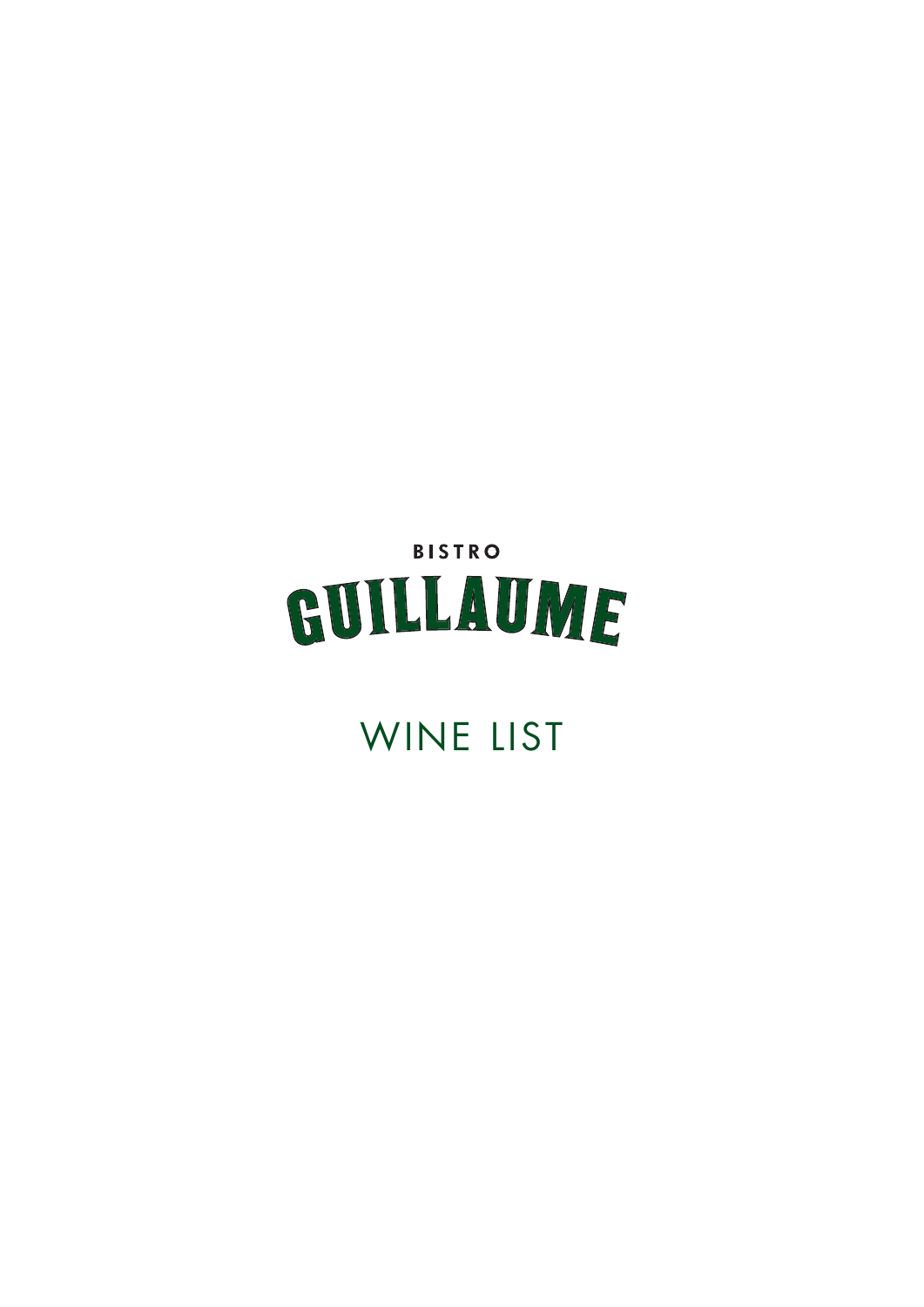### WINE BY THE GLASS

|                   | SPARKLING & CHAMPAGNE                                                                                                                                                                                                                            |                          | 150ML |
|-------------------|--------------------------------------------------------------------------------------------------------------------------------------------------------------------------------------------------------------------------------------------------|--------------------------|-------|
| <b>NV</b>         | Howard Park 'Jeté' - Brut<br>Local bubbles uber-refreshing, uncomplicated and way too easy to quaff.<br>Cracking value!                                                                                                                          | Margaret River, WA       | 15    |
| <b>NV</b>         | Louis Bouillot Crémant de Bourgogne<br>This wine is the demonstration that Burgundy is also a great spot for<br>sparkling wines! Crisp and seductive. A serious crowd pleaser.                                                                   | Burgundy, FR             | 16    |
| <b>NV</b>         | G.H. Mumm 'Cordon Rouge' Brut<br>Complexity, generosity and finesse. Top notch bubbles loaded with an<br>inviting yeasty texture. A classic that never disappoints.                                                                              | Reims, FR                | 26    |
| <b>WHITE WINE</b> |                                                                                                                                                                                                                                                  |                          |       |
| 2020              | Domaine de la Bretonnière Muscadet Sèvre et Maine Sur Lie<br>You can feel France oozing out of this wine. It screams for food and has that crunch,<br>yeasty texture with endless layers of fresh fruits.                                        | Loire Valley, FR         | 17    |
| 2021              | Paul Nelson 'Le Viandier' - Arneis<br>No makeup, high heels or fancy clothes. Just honest and comfortable.<br>Fresh, clean, textural and unassuming. It's a bargain and won't disappoint.                                                        | Mt Barker, WA            | 13    |
| 2019              | Domaine Vacheron Sancerre - Sauvignon Blanc<br>Loire Valley Sauvignon at his best! Texture, complexity and elegance are on<br>stage here. Santé'!                                                                                                | Loire Valley, FR         | 21    |
| 2019              | Famille Hugel - Riesling Classic<br>We love Alsatian wines! This Riesling is a very much stereotypical version of them.<br>Not shy, mineral and with a very subtle sweet note. Don't miss it.                                                    | Alsace, FR               | 18    |
| 2021              | Marq - Gros Manseng<br>This rather obscure variety belongs to South West of France and Marc Warren<br>made an exceptional Aussie version of it. Expect a complex wine, loaded with<br>tropical fruits and soft texture. A treat for your palate. | Margaret River, WA       | 15    |
| 2020              | Amelia Park - Chardonnay<br>Jeremy Gordon (winemaker) Consistently gets this chardonnay style smack on.<br>Cool climate freshness, mealy grapefruit, textural and charming.                                                                      | Margaret River, WA       | 14    |
| ROSÉ              |                                                                                                                                                                                                                                                  |                          |       |
| 2020              | Château de L'Aumérade<br>This is a belter! Is crunchy, zesty and zingy. Wonderfully expressive, dry and punchy.                                                                                                                                  | Côtes de Provence, FR    | 17    |
| <b>RED WINE</b>   |                                                                                                                                                                                                                                                  |                          |       |
| 2019              | Domaine Maire & Fils Grand Minéral - Pinot Noir<br>Quite unusual to have by the glass a Pinot Noir from Jura. It's crunchy, zesty and zingy<br>with this interesting wacky green/red fruit line, but wonderfully expressive, dry and punchy.     | Côtes du Jura, FR        | 15    |
| 2019              | Delas Saint-Esprit - Grenache Syrah Mourvedre<br>Uncomplicated, juicy fresh wine. A blend of Syrah and Grenache, plus a<br>splash of Mourvedre. Deliciously modern. It ticks all the boxes.                                                      | Côtes-du-Rhône, FR       | 13    |
| 2019              | Domaine de L'herre' - Malbec<br>Uncomplicated, juicy fresh wine that ticks all the boxes. The classic French<br>glug down that pleases the crowd.                                                                                                | Gascoine, South West, FR | 12    |
| 2018              | Penfolds Kalimna Bin 28 - Shiraz<br>This is as true to Australia as Vegemite can be. Doesn't get any more patriotic than this!<br>Pure, bulky juicy Shiraz. The classic 'Empire Wine' style.                                                     | Barossa Valley, SA       | 22    |
| <b>NV</b>         | Side Project Wines - Saperavi<br>Now this really is something for wine nerds. Saperavi is the most ancient grape<br>variety and here is made using some of the most unconventional methods.<br>Something out of the box.                         | Perth Hills, WA          | 15    |
| 2018              | Château Loirac Médoc Cru - Cabernet Merlot<br>This is old school from Left Bank in Bordeaux. Mainly Cabernet grape.<br>Impeccably made with seamless mouthfeel and dense saturated black fruit.                                                  | Bordeaux, FR             | 20    |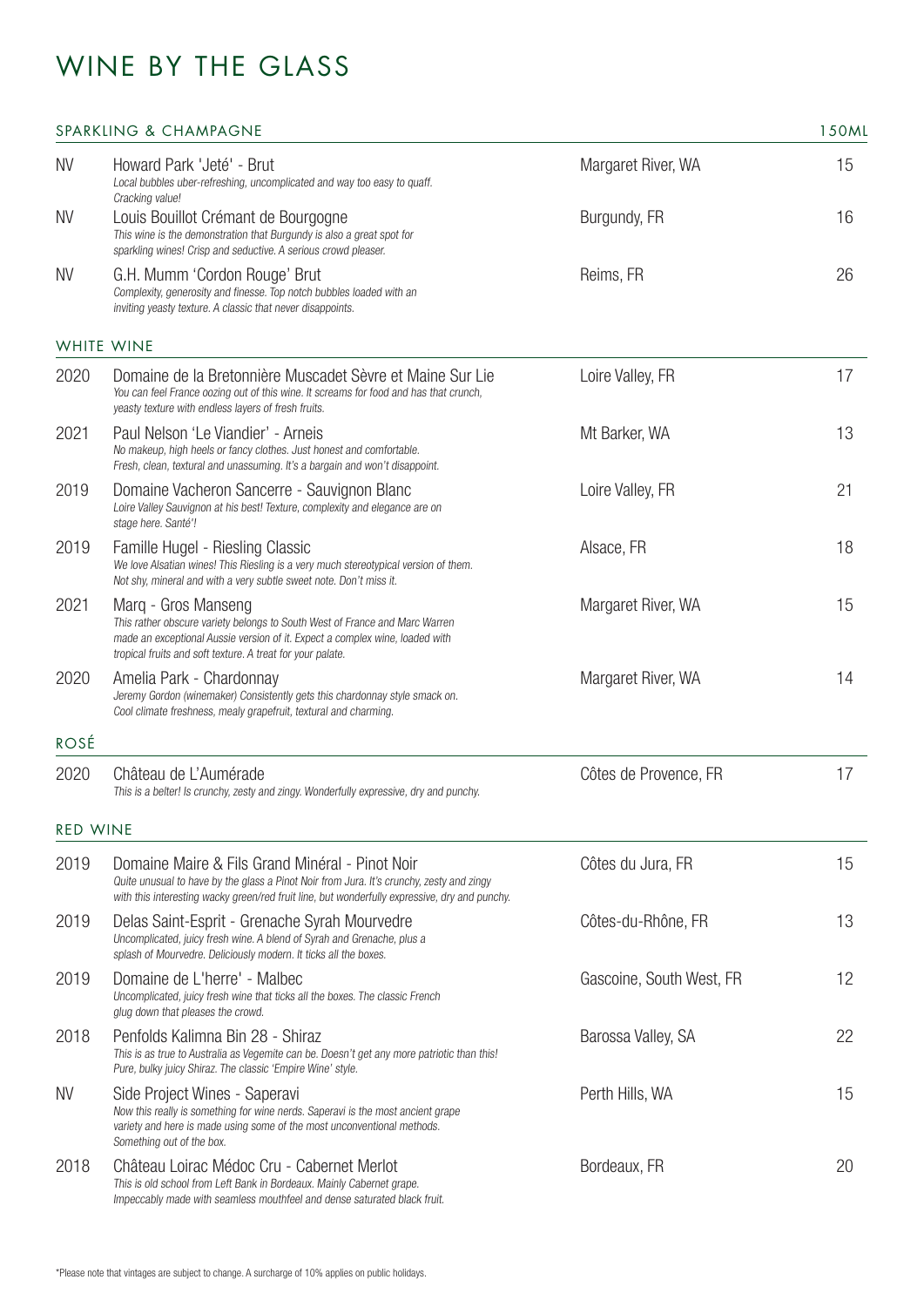### SPARKLING & CHAMPAGNE

#### SPARKLING<br>
SPARKLING

| <b>NV</b><br><b>NV</b><br><b>NV</b><br><b>NV</b><br>2020<br><b>NV</b><br><b>NV</b><br><b>NV</b><br><b>NV</b> | Louis Bouillot Crémant de Bourgogne<br>Cloudy Bay 'Pelorus'<br>Howard Park 'Jeté' Brut<br>Baumard 'Carte Turquoise'<br>Hentley Farm Blanc de Noirs<br>Domaine Maire & Fils Tissot-Maire Crémant du Jura<br>Marc Bredif Vouvray Brut<br>Stefano Lubiana Brut Reserve<br>Arras Elite Cuvée Brut<br><b>CHAMPAGNE</b> |                                      | Burgundy, FR<br>Marlborough, NZ<br>Margaret River, WA<br>Loire Valley, FR<br>Barossa Valley, SA<br>Côtes du Jura, FR<br>Loire Valley, FR<br>River Derwent, TAS<br>South East, TAS | 80<br>70<br>75<br>80<br>83<br>85<br>85<br>95<br>95 |
|--------------------------------------------------------------------------------------------------------------|-------------------------------------------------------------------------------------------------------------------------------------------------------------------------------------------------------------------------------------------------------------------------------------------------------------------|--------------------------------------|-----------------------------------------------------------------------------------------------------------------------------------------------------------------------------------|----------------------------------------------------|
| <b>NV</b>                                                                                                    | Moët & Chandon                                                                                                                                                                                                                                                                                                    |                                      | Épernay, FR                                                                                                                                                                       | 150                                                |
| <b>NV</b>                                                                                                    | G.H. Mumm Brut                                                                                                                                                                                                                                                                                                    | <b>Brut Imperial</b><br>Cordon Rouge | Reims, FR                                                                                                                                                                         | 145                                                |
| <b>NV</b>                                                                                                    | Billecart-Salmon                                                                                                                                                                                                                                                                                                  | <b>Brut Nature</b>                   | Mareuil-sur-Ay, FR                                                                                                                                                                | 188                                                |
| <b>NV</b>                                                                                                    | <b>Bollinger</b>                                                                                                                                                                                                                                                                                                  | Special Cuvée                        | Aÿ, FR                                                                                                                                                                            | 190                                                |
| <b>NV</b>                                                                                                    | Krug                                                                                                                                                                                                                                                                                                              | Grande Cuvée Brut                    | Reims, FR                                                                                                                                                                         | 490                                                |
| <b>VINTAGES</b>                                                                                              |                                                                                                                                                                                                                                                                                                                   |                                      |                                                                                                                                                                                   |                                                    |
| 2010                                                                                                         | Dom Pérignon                                                                                                                                                                                                                                                                                                      |                                      | Épernay, FR                                                                                                                                                                       | 385                                                |
| 1999                                                                                                         | G.H. Mumm                                                                                                                                                                                                                                                                                                         | Cuvée R.Lalou                        | Reims, FR                                                                                                                                                                         | 430                                                |
| 2013                                                                                                         | Louis Roederer                                                                                                                                                                                                                                                                                                    | Cristal                              | Reims, FR                                                                                                                                                                         | 600                                                |
| 2002                                                                                                         | Bollinger                                                                                                                                                                                                                                                                                                         | Recently Disgorged                   | Aÿ, FR                                                                                                                                                                            | 580                                                |
| 2012                                                                                                         | Pol Roger                                                                                                                                                                                                                                                                                                         | Sir Winston Churchill                | Épernay, FR                                                                                                                                                                       | 620                                                |
|                                                                                                              | <b>BLANC DE BLANCS</b>                                                                                                                                                                                                                                                                                            |                                      |                                                                                                                                                                                   |                                                    |
| 2007                                                                                                         | Comte A. de Dampierre Grand Cru                                                                                                                                                                                                                                                                                   | Family Réserve                       | Le Mesnil-Sur-Oger, FR                                                                                                                                                            | 348                                                |
| 2002                                                                                                         | Salon                                                                                                                                                                                                                                                                                                             | S Cuvée                              | Le Mesnil-Sur-Oger, FR                                                                                                                                                            | 1450                                               |
| <b>NV</b>                                                                                                    | Jacques Selosse                                                                                                                                                                                                                                                                                                   | Substance                            | Avize, FR                                                                                                                                                                         | 1620                                               |
| <b>NV</b>                                                                                                    | Jacques Selosse                                                                                                                                                                                                                                                                                                   | Les Carelles Lieux-dits              | Avize, FR                                                                                                                                                                         | 1800                                               |
|                                                                                                              | <b>BLANC DE NOIRS</b>                                                                                                                                                                                                                                                                                             |                                      |                                                                                                                                                                                   |                                                    |
| <b>NV</b>                                                                                                    | Jean-Cédric Deguy                                                                                                                                                                                                                                                                                                 | Brut Cuvée Sélection                 | Reims, FR                                                                                                                                                                         | 180                                                |
| ROSÉ                                                                                                         |                                                                                                                                                                                                                                                                                                                   |                                      |                                                                                                                                                                                   |                                                    |
| <b>NV</b>                                                                                                    | Ruinart Rosé                                                                                                                                                                                                                                                                                                      |                                      | Reims, FR                                                                                                                                                                         | 230                                                |
| <b>NV</b>                                                                                                    | Bollinger                                                                                                                                                                                                                                                                                                         | Rosé                                 | Aÿ, FR                                                                                                                                                                            | 275                                                |
| 2004                                                                                                         | Perrier-Jouët                                                                                                                                                                                                                                                                                                     | Belle Epoque                         | Épernay, FR                                                                                                                                                                       | 460                                                |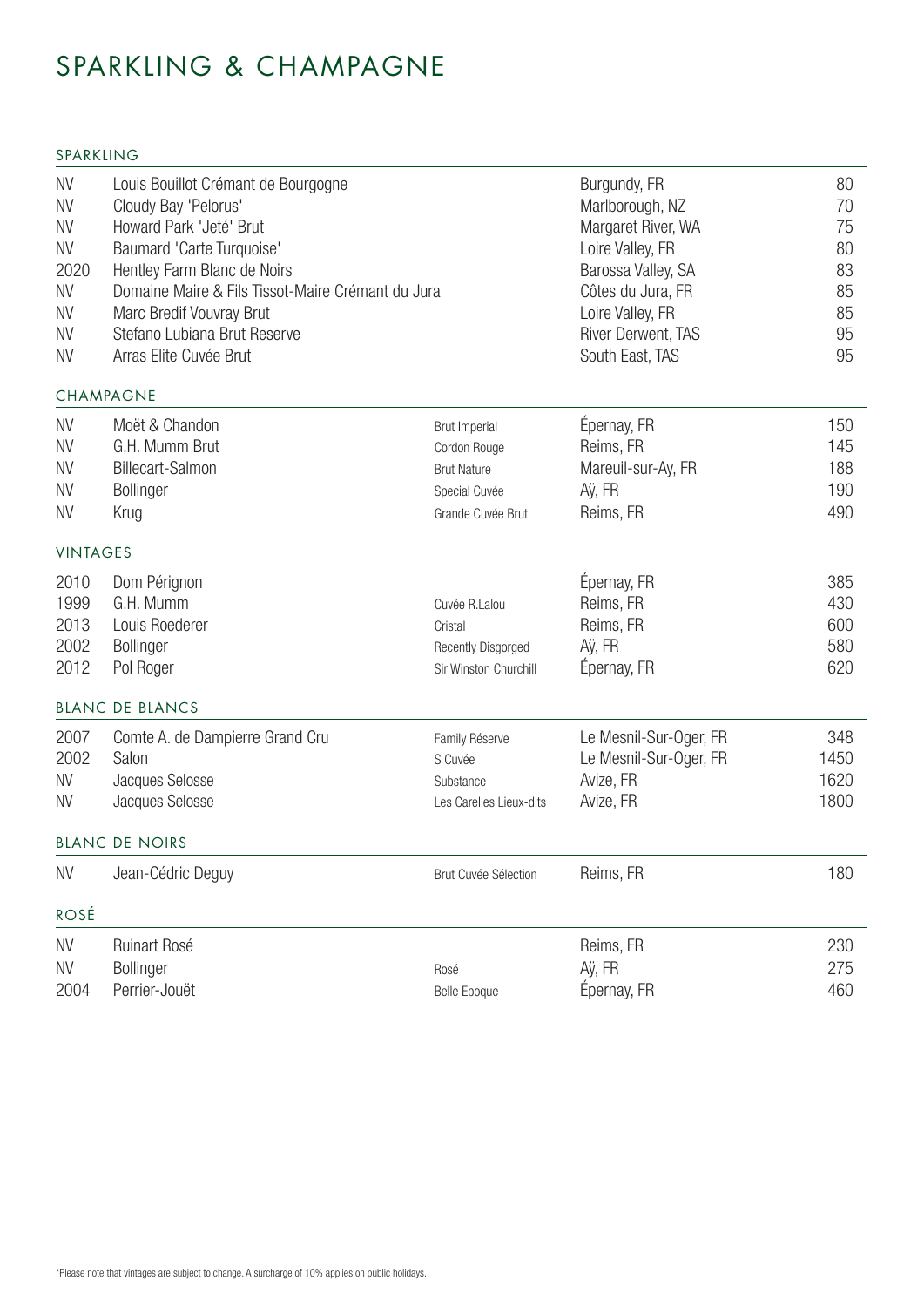### HALF BOTTLES & MAGNUM

#### CHAMPAGNE

| <b>NV</b>    | Ruinart Magnum 1500ml                                               | Blanc de Blanc | Reims, FR                       | 420       |
|--------------|---------------------------------------------------------------------|----------------|---------------------------------|-----------|
| <b>WHITE</b> |                                                                     |                |                                 |           |
| 2019         | Domaine Laroche St Martin - Chardonnay 1500ml                       |                | Chablis, FR                     | 235       |
| <b>RED</b>   |                                                                     |                |                                 |           |
| 2017<br>2003 | Guigal - Grenache Syrah Mourvèdre 375ml<br>Penfolds - Shiraz 1500ml | Magill Estate  | Rhône Valley, FR<br>Barossa, SA | 35<br>482 |

### WHITE WINES

#### SAUVIGNON BLANC

| 2021          | Shaw & Smith              |                 | Adelaide Hills, SA     | 65 |
|---------------|---------------------------|-----------------|------------------------|----|
| 2017          | Domaine A                 | Stoney Vineyard | Coal River Valley, TAS | 80 |
|               | NEW ZEALAND               |                 |                        |    |
| 2019          | Ata Rangi                 |                 | Martinborough, NZ      | 65 |
| 2015          | Seresin Estate            | Marama          | Marlborough, NZ        | 95 |
| <b>FRANCE</b> |                           |                 |                        |    |
| 2019          | Domaine Octavie Touraine  |                 | Loire Valley, FR       | 85 |
| 2019          | Domaine Vacheron Sancerre |                 | Loire Valley, FR       | 95 |
|               | SAUVIGNON BLANC SEMILLON  |                 |                        |    |
| AUSTRALIA     |                           |                 |                        |    |
| 2021          | Singlefile                |                 | Great Southern, WA     | 65 |
| 2019          | Fraser Gallop             |                 | Margaret River, WA     | 78 |
| 2021          | Cullen                    | Mangan Vineyard | Margaret River, WA     | 88 |
| <b>FRANCE</b> |                           |                 |                        |    |
| 2016          | Château Thieuley          |                 | Bordeaux, FR           | 60 |
| SEMILLON      |                           |                 |                        |    |
| AUSTRALIA     |                           |                 |                        |    |
| 2021          | Moss Wood                 |                 | Margaret River, WA     | 80 |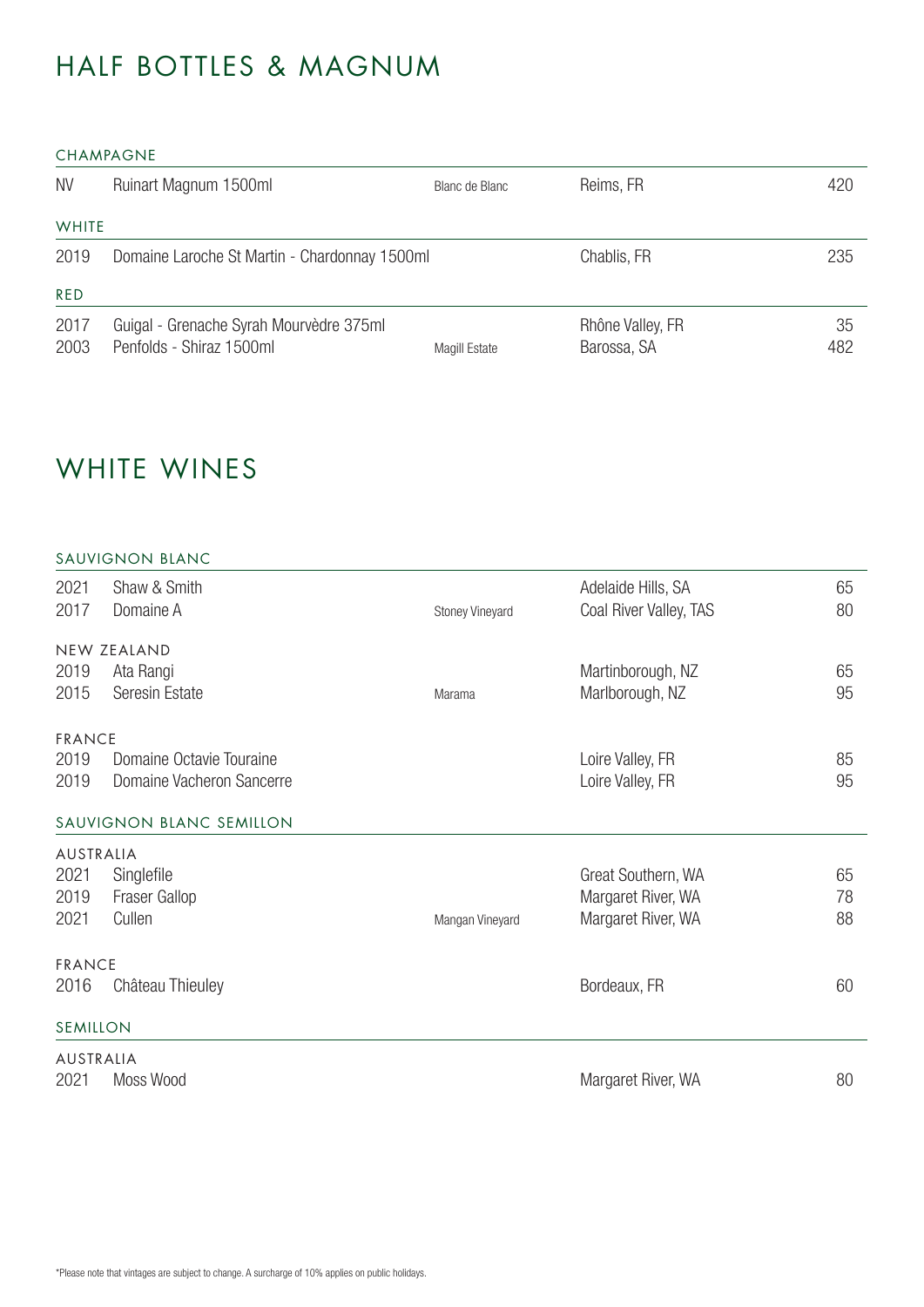### WHITE WINES

#### RIESLING

| AUSTRALIA       |                                             |                        |                        |     |
|-----------------|---------------------------------------------|------------------------|------------------------|-----|
| 2021            | <b>Forest Hill Vineyard Estate</b>          | Vineyard Estate        | Mount Barker, WA       | 60  |
| 2021            | <b>Hentley Farm</b>                         |                        | Eden Valley, SA        | 62  |
| 2017            | <b>Pressing Matters</b>                     | R <sub>9</sub>         | Coal River Valley, TAS | 65  |
| 2018            | Kalgan River                                | Iron Rock              | Albany, WA             | 69  |
| 2018            | Rieslingfreak No.8 'Schatzkammer'           | Demi-Sec               | Clare Valley, SA       | 70  |
| 2021            | Grosset                                     | Polish Hill            | Clare Valley, SA       | 118 |
| <b>FRANCE</b>   |                                             |                        |                        |     |
| 2016            | Trimbach                                    |                        | Alsace, FR             | 65  |
| 2019            | Famille Hugel                               | Classic                | Alsace, FR             | 90  |
| 2011            | Domaine Martin Schaetzel                    | Kaefferkopf Granite    | Alsace, FR             | 180 |
| PINOT GRIS      |                                             |                        |                        |     |
| AUSTRALIA       |                                             |                        |                        |     |
| 2021            | <b>Deviation Road</b>                       |                        | Adelaide Hills, SA     | 49  |
| 2019            | The Lane                                    | Block 2                | Adelaide Hills, SA     | 65  |
| <b>FRANCE</b>   |                                             |                        |                        |     |
| 2017            | Domaine Schlumberger                        | Les Princes Abbés      | Alsace, FR             | 68  |
| 2012            | Domaine Martin Schaetzel                    | Kaefferkopf Grand Cru  | Alsace, FR             | 141 |
|                 | <b>CHENIN BLANC</b>                         |                        |                        |     |
| <b>FRANCE</b>   |                                             |                        |                        |     |
| 2018            | Domaine Pichot Vouvray - Demi Sec (off-dry) |                        | Loire Valley, FR       | 78  |
| 2019            | Domaine Champalou Vouvray                   | Sec Tendre             | Loire Valley, FR       | 80  |
| 2013            | Domaine de la Taille aux Loups Vouvray      | Clos de la Bretonnière | Loire Valley, FR       | 137 |
| <b>VIOGNIER</b> |                                             |                        |                        |     |
| AUSTRALIA       |                                             |                        |                        |     |
|                 | 2011 Sutton Grange                          | Estate                 | Bendigo, VIC           | 97  |
| <b>FRANCE</b>   |                                             |                        |                        |     |
| 2020            | Domaine de L'Arjolle Blanc                  |                        | Languedoc, FR          | 75  |
|                 | Viognier, Sauvignon, Muscat                 |                        |                        |     |
| 2016            | Domaine Pichat                              | La Caille              | Condrieu Rhône Valley  | 146 |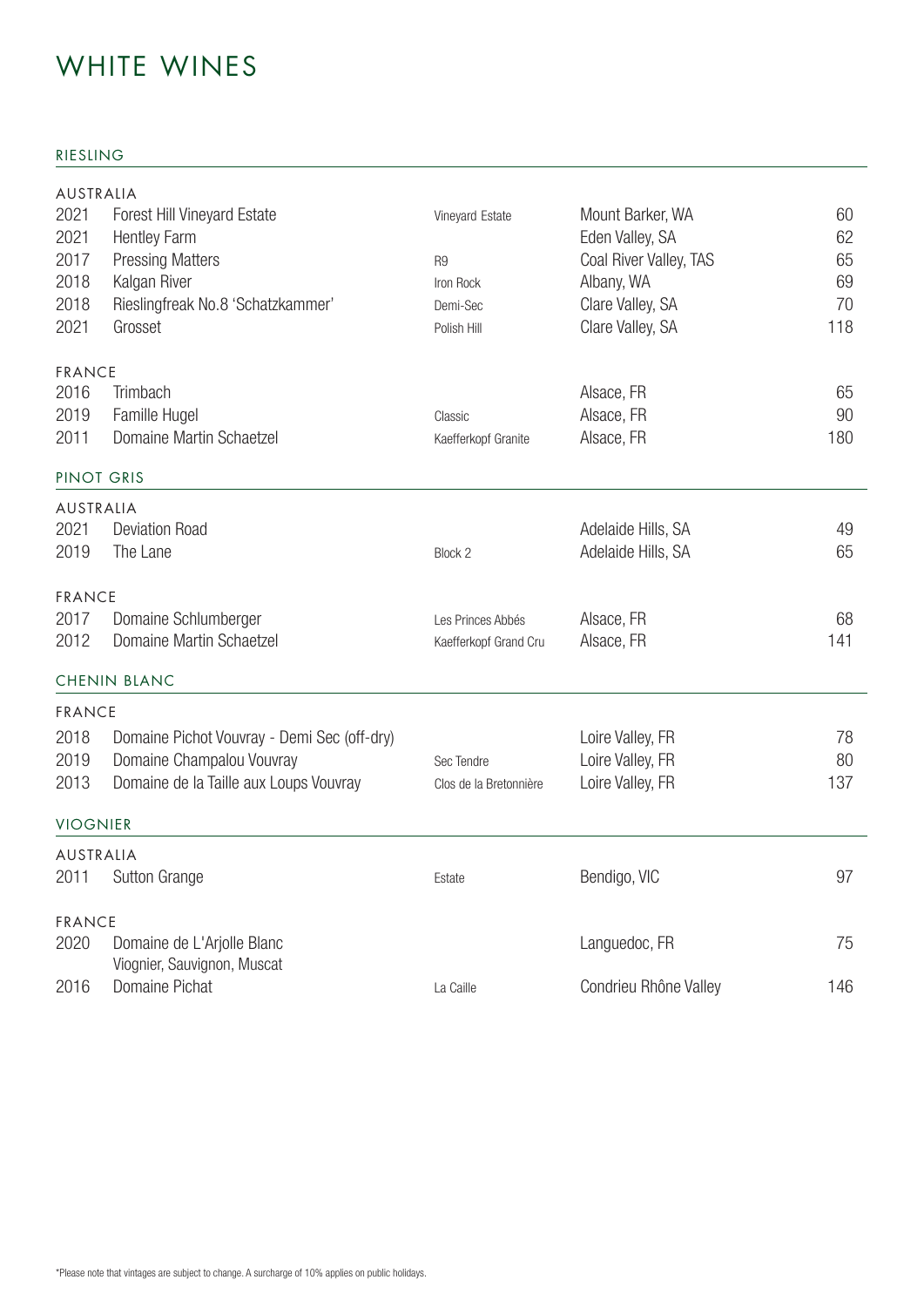### WHITE WINES

#### CHARDONNAY

| AUSTRALIA               |                                                                                                                                                                                                                                                                                                                                                                                            |                                                                                     |                                                                                                                                                                                                                                                                                                                                              |
|-------------------------|--------------------------------------------------------------------------------------------------------------------------------------------------------------------------------------------------------------------------------------------------------------------------------------------------------------------------------------------------------------------------------------------|-------------------------------------------------------------------------------------|----------------------------------------------------------------------------------------------------------------------------------------------------------------------------------------------------------------------------------------------------------------------------------------------------------------------------------------------|
|                         |                                                                                                                                                                                                                                                                                                                                                                                            |                                                                                     |                                                                                                                                                                                                                                                                                                                                              |
|                         |                                                                                                                                                                                                                                                                                                                                                                                            |                                                                                     | 73                                                                                                                                                                                                                                                                                                                                           |
|                         | Parterre                                                                                                                                                                                                                                                                                                                                                                                   |                                                                                     | 70                                                                                                                                                                                                                                                                                                                                           |
|                         |                                                                                                                                                                                                                                                                                                                                                                                            |                                                                                     | 70                                                                                                                                                                                                                                                                                                                                           |
|                         | <b>Direction Floris</b>                                                                                                                                                                                                                                                                                                                                                                    |                                                                                     | 75                                                                                                                                                                                                                                                                                                                                           |
|                         |                                                                                                                                                                                                                                                                                                                                                                                            |                                                                                     | 90                                                                                                                                                                                                                                                                                                                                           |
|                         |                                                                                                                                                                                                                                                                                                                                                                                            |                                                                                     | 93                                                                                                                                                                                                                                                                                                                                           |
|                         |                                                                                                                                                                                                                                                                                                                                                                                            |                                                                                     | 105                                                                                                                                                                                                                                                                                                                                          |
| <b>VICTORIA</b>         |                                                                                                                                                                                                                                                                                                                                                                                            |                                                                                     |                                                                                                                                                                                                                                                                                                                                              |
| Polperro                | Red Hill                                                                                                                                                                                                                                                                                                                                                                                   | Mornington Peninsula                                                                | 95                                                                                                                                                                                                                                                                                                                                           |
| SOUTH AUSTRALIA         |                                                                                                                                                                                                                                                                                                                                                                                            |                                                                                     |                                                                                                                                                                                                                                                                                                                                              |
|                         | M3                                                                                                                                                                                                                                                                                                                                                                                         |                                                                                     | 90                                                                                                                                                                                                                                                                                                                                           |
| <b>TASMANIA</b>         |                                                                                                                                                                                                                                                                                                                                                                                            |                                                                                     |                                                                                                                                                                                                                                                                                                                                              |
| Freycinet               |                                                                                                                                                                                                                                                                                                                                                                                            | East Coast                                                                          | 70                                                                                                                                                                                                                                                                                                                                           |
| <b>FRANCE</b>           |                                                                                                                                                                                                                                                                                                                                                                                            |                                                                                     |                                                                                                                                                                                                                                                                                                                                              |
| <b>BURGUNDY</b>         |                                                                                                                                                                                                                                                                                                                                                                                            |                                                                                     |                                                                                                                                                                                                                                                                                                                                              |
|                         |                                                                                                                                                                                                                                                                                                                                                                                            |                                                                                     | 78                                                                                                                                                                                                                                                                                                                                           |
|                         |                                                                                                                                                                                                                                                                                                                                                                                            |                                                                                     | 110                                                                                                                                                                                                                                                                                                                                          |
|                         |                                                                                                                                                                                                                                                                                                                                                                                            |                                                                                     | 115                                                                                                                                                                                                                                                                                                                                          |
|                         |                                                                                                                                                                                                                                                                                                                                                                                            |                                                                                     | 173                                                                                                                                                                                                                                                                                                                                          |
|                         |                                                                                                                                                                                                                                                                                                                                                                                            |                                                                                     | 265<br>163                                                                                                                                                                                                                                                                                                                                   |
|                         |                                                                                                                                                                                                                                                                                                                                                                                            |                                                                                     | 169                                                                                                                                                                                                                                                                                                                                          |
| Domaine de La Vougeraie | Clos Blanc de Vougeot                                                                                                                                                                                                                                                                                                                                                                      | Vougeot 1er Cru                                                                     | 380                                                                                                                                                                                                                                                                                                                                          |
|                         |                                                                                                                                                                                                                                                                                                                                                                                            |                                                                                     |                                                                                                                                                                                                                                                                                                                                              |
|                         |                                                                                                                                                                                                                                                                                                                                                                                            |                                                                                     | 95                                                                                                                                                                                                                                                                                                                                           |
| Domaine Sophie Cinier   |                                                                                                                                                                                                                                                                                                                                                                                            | Pouilly-Fuissé                                                                      | 163                                                                                                                                                                                                                                                                                                                                          |
|                         | WESTERN AUSTRALIA<br>Xanadu<br><b>Fraser Gallop</b><br>Amelia Park<br>Domaine Naturaliste<br>Della Fay<br>Evoi Wines<br>Voyager Estate<br>Shaw & Smith<br>Domaine William Fèvre<br>Domaine Laroche St Martin<br>Maison Patrick Piuze<br>Domaine William Fèvre<br>Domaine Pinson<br>Domaine Guy & Yvan Dufouleur<br>Les Heritiers<br><b>MÂCONNAIS</b><br>Chateau de Fuisse' Bourgogne Blanc | Estate<br>Terroir De Courgis<br><b>Montamins</b><br>Les Clos<br>Demoiselle Huguette | <b>Margaret River</b><br><b>Margaret River</b><br>Margaret River<br><b>Margaret River</b><br><b>Margaret River</b><br>Margaret River<br><b>Margaret River</b><br>Adelaide Hills<br><b>Petit Chablis</b><br>Chablis<br>Chablis 1er Cru<br>Chablis 1er Cru<br><b>Chablis Grand Cru</b><br>Hautes Côtes de Nuits<br>Santenay<br><b>Burgundy</b> |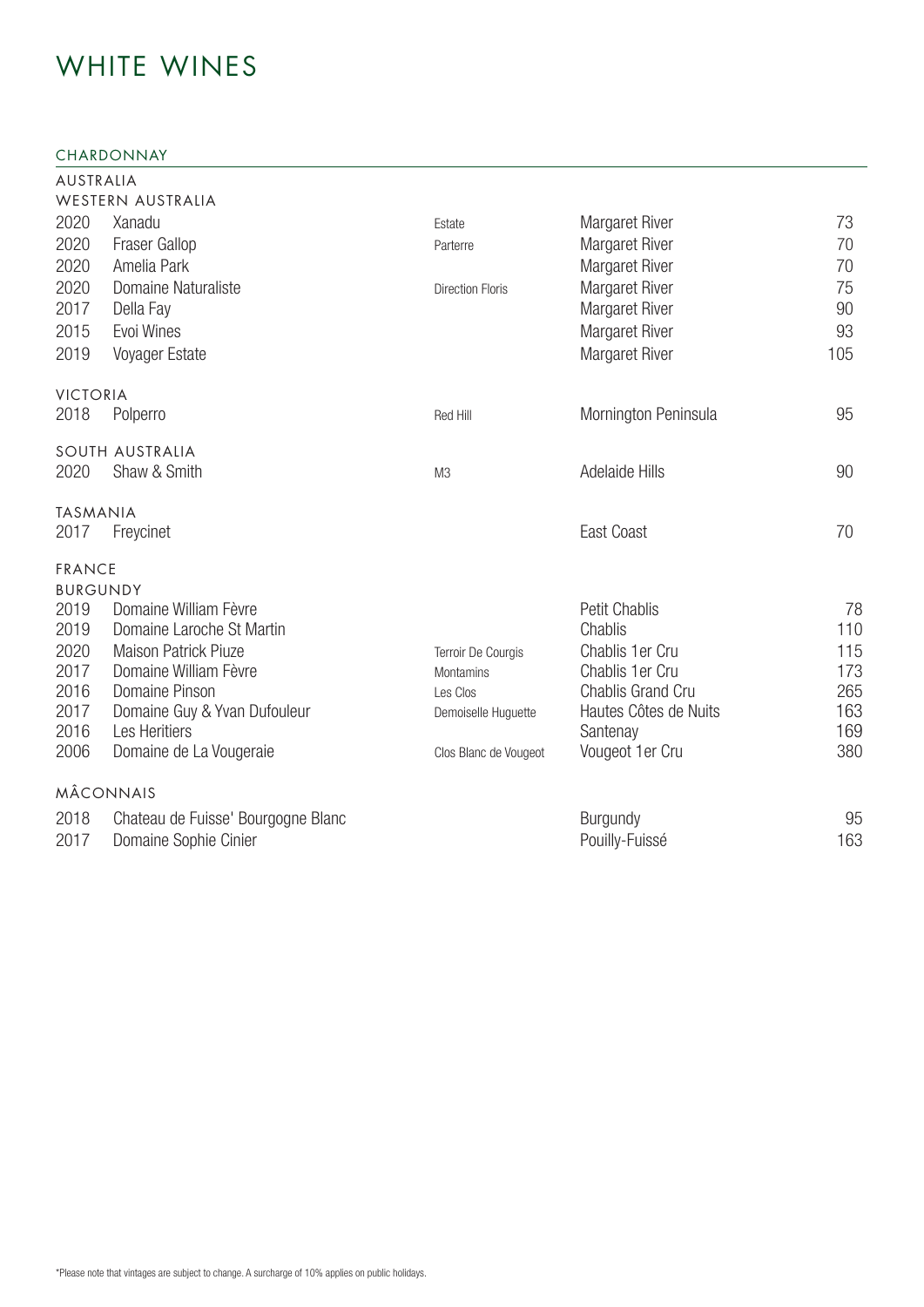### WHITE WINES

#### OTHER VARIETALS

| AUSTRALIA     |                                                   |               |                       |     |
|---------------|---------------------------------------------------|---------------|-----------------------|-----|
| 2021          | Marq - Vermentino                                 |               | Margaret River, WA    | 60  |
| 2021          | Paul Nelson - Arneis                              | 'Le Viandier' | Mt Barker, WA         | 65  |
| 2021          | Cherubino Laissez Faire - Fiano                   |               | Margaret River, WA    | 70  |
| 2021          | Jim Barry - Assyrtiko                             | Icon Range    | Clare Valley, SA      | 78  |
| 2017          | Yelland & Papps - Roussanne                       | Second Take   | Barossa Valley, SA    | 82  |
| 2021          | Marq - Gros Manseng                               |               | Margaret River, WA    | 90  |
| 2015          | Domenica - Roussanne Marsanne                     |               | Beechworth, VIC       | 96  |
| <b>FRANCE</b> |                                                   |               |                       |     |
| 2016          | Trimbach - Pinot Blanc                            |               | Alsace, FR            | 65  |
| 2019          | Guigal Blanc - Marsanne, Roussane Blend           |               | Rhône Valley, FR      | 60  |
| 2018          | Domaine Maire & Fils Grand Mineral - Savagnin     |               | Côtes du Jura, FR     | 75  |
| 2020          | Domaine de La Bretonniere Muscadet Sevre et Maine |               | Loire Valley, FR      | 85  |
| 2012          | Josmeyer - Gewurztraminer                         | Folastries    | Alsace, FR            | 95  |
| 2018          | Philippe Grisard - Jacquère                       |               | Savoie, FR            | 96  |
| 2013          | Pierre Bories - Macabeu                           |               |                       |     |
|               | Grenache Carignan                                 | Le Blanc      | Corbières, FR         | 119 |
| 2010          | Château Simone - Clairette Blend                  |               | Palette, Provence, FR | 150 |
| 2008          | Mas d'Espanet - Grenache Blanc Picpoul            | Camille       | Languedoc, FR         | 160 |

## ROSÉ

| AUSTRALIA<br>2021<br><b>Fraser Gallop</b> |                                           | Margaret River, WA | 55                                 |           |
|-------------------------------------------|-------------------------------------------|--------------------|------------------------------------|-----------|
| <b>FRANCE</b><br>2019                     | Bastide du Claux GCSC                     | Poudriere Rosé     | Côtes du Luberon                   | 65        |
| 2020<br>2020                              | Château de L'Aumérade<br>Domaine Ray Jane | Cru Classe         | Côtes de Provence<br><b>Bandol</b> | 85<br>117 |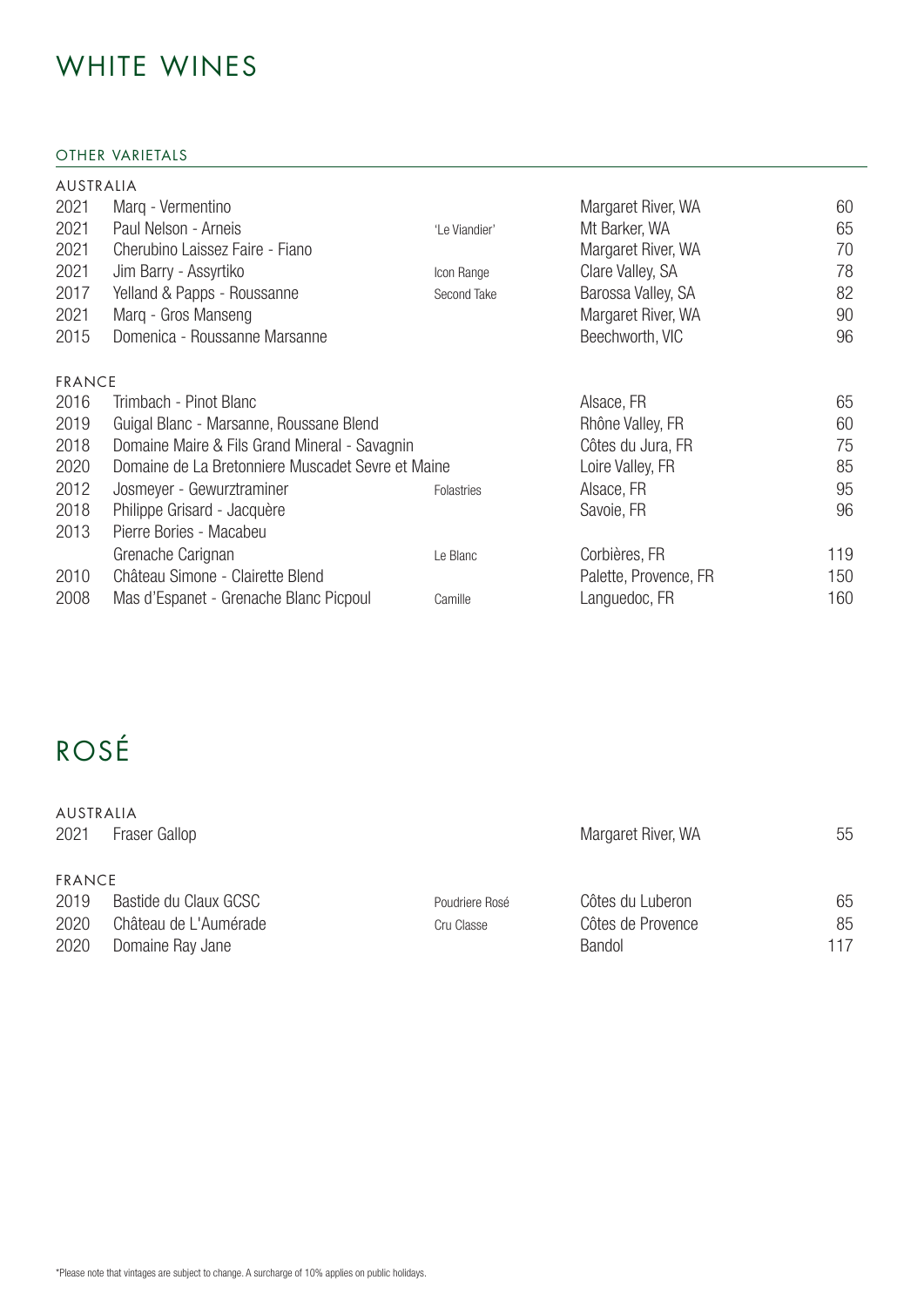GAMAY

| <b>FRANCE</b><br>2018<br>2020    | Domaine Des Bonnetieres<br>Domaine Tracot-Dubost    | Beaujolais Village      | Beaujolais<br>Beaujolais                            | 70<br>85   |
|----------------------------------|-----------------------------------------------------|-------------------------|-----------------------------------------------------|------------|
| PINOT NOIR                       |                                                     |                         |                                                     |            |
| AUSTRALIA                        | WESTERN AUSTRALIA                                   |                         |                                                     |            |
| 2021                             | Castelli Estate                                     |                         | Denmark                                             | 75         |
| 2019                             | Picardy                                             |                         | Pemberton                                           | 90         |
| <b>VICTORIA</b>                  |                                                     |                         |                                                     |            |
| 2021                             | Mac Forbes                                          |                         | Yarra Valley                                        | 73         |
| 2019                             | Polperro                                            |                         | Mornington Peninsula                                | 128        |
| 2020                             | <b>Farr Rising</b>                                  |                         | Geelong                                             | 108        |
| 2018                             | Bannockburn                                         | De La Terre             | Geelong                                             | 136        |
| 1997                             | <b>Bass Phillip</b>                                 | Premium                 | Gippsland                                           | 655        |
| 1998                             | <b>Bass Phillip</b>                                 | Premium                 | Gippsland                                           | 655        |
| <b>TASMANIA</b>                  |                                                     |                         |                                                     |            |
| 2018                             | Freycinet                                           |                         | East Coast                                          | 153        |
|                                  | NEW ZEALAND                                         |                         |                                                     |            |
| 2017                             | Fromm                                               |                         | Marlborough                                         | 81         |
| 2020                             | Felton Road                                         | Bannockburn             | Central Otago                                       | 165        |
| <b>FRANCE</b><br><b>BURGUNDY</b> |                                                     |                         |                                                     |            |
|                                  | CÔTE DE NUITS                                       |                         |                                                     |            |
| 2019                             | Faiveley                                            | Réserve                 | <b>Burgundy</b>                                     | 98         |
| 2015                             | Philippe Collotte                                   | Le Clos de Jeu          | Marsannay                                           | 115        |
| 2018                             | Domaine Emmanuel Giboulot                           | Sous Le Mont            | Hautes Côtes de Nuits                               | 182        |
| 2016                             | Geantet-Pansiot                                     | Vieilles Vigne          | Gevrey Chambertin                                   | 238        |
| 2014<br>2017                     | Domaine Faiveley<br><b>Mongeart Mugneret</b>        | Les Charmes             | Chambolle Musigny 1er Cru<br>Vosne Romanée 1 er Cru | 298<br>324 |
|                                  |                                                     |                         |                                                     |            |
|                                  | CÔTE DE BEAUNE                                      |                         |                                                     |            |
| 2016<br>2016                     | Bouchard<br>Domaine Blain Gagnard                   |                         | Monthelie<br>Volnay 1er Cru                         | 184<br>228 |
| 2016                             | Domaine Follin Arbelet                              | Champans<br>Les Vercots | Aloxe Corton 1er Cru                                | 248        |
|                                  |                                                     |                         |                                                     |            |
| 2019                             | CÔTES DU JURA<br>Domaine Maire & Fils Grand Minéral |                         | Côtes du Jura                                       | 75         |
|                                  |                                                     |                         |                                                     |            |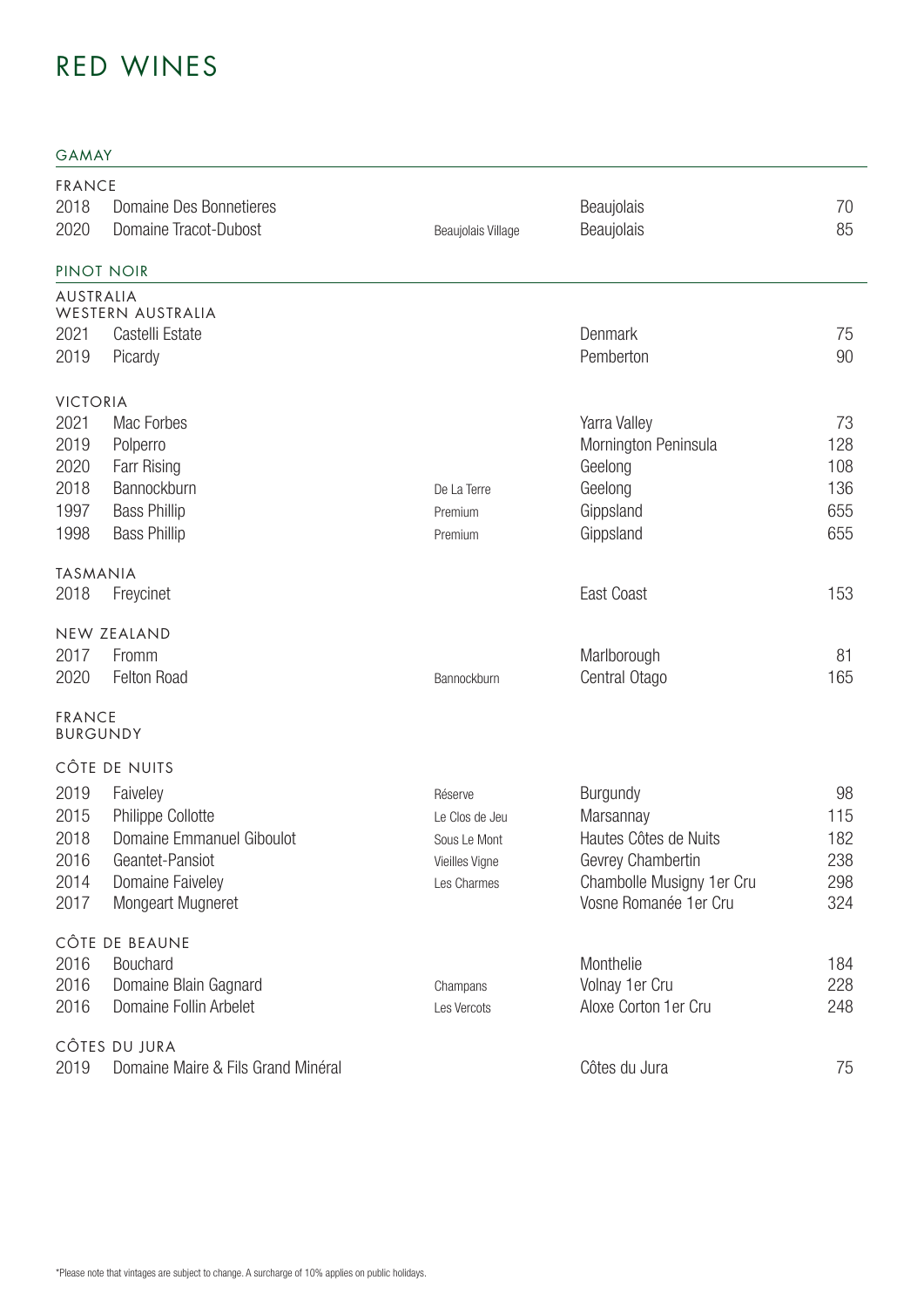SHIRAZ & BLENDS

| AUSTRALIA     | WESTERN AUSTRALIA                       |                       |                                |      |
|---------------|-----------------------------------------|-----------------------|--------------------------------|------|
| 2019          | Picardy                                 |                       | Pemberton                      | 65   |
| 2019          | Castelli Estate                         |                       | <b>Frankland River</b>         | 75   |
| 2018          | Plantagenet                             | Lancaster             | <b>Mount Barker</b>            | 80   |
| 2020          | Marq                                    | 'Cut and Dry'         | <b>Margaret River</b>          | 85   |
| 2018          | Xabregas Estate                         | Spencer               | <b>Mount Barker</b>            | 89   |
|               | SOUTH AUSTRALIA                         |                       |                                |      |
| 2018          | Mitolo                                  | Angela                | <b>McLaren Vale</b>            | 74   |
| 2020          | Kalleske                                | Moppa                 | Barossa Valley                 | 74   |
| 2020          | Samuel's Gorge                          |                       | McLaren Vale                   | 96   |
| 2018          | Penfolds                                | Kalimna Bin 28        | Barossa Valley                 | 110  |
| 2012          | Rusden                                  | <b>Black Guts</b>     | Barossa Valley                 | 173  |
| 2019          | Standish                                | The Relic             | Barossa Valley                 | 203  |
| 2010          | Penfolds                                | Grange                | Multi Regional                 | 980  |
| 2006          | Henschke                                | Hill of Grace         | <b>Eden Valley</b>             | 1400 |
| 2008          | Henschke                                | Hill of Grace         | <b>Eden Valley</b>             | 1300 |
| <b>FRANCE</b> |                                         |                       |                                |      |
| 2012          | Bastide du Claux - Syrah Grenache Blend | Le Claux              | Côtes du Luberon, Languedoc    | 90   |
| 2018          | Domaine Clavel - Syrah Blend            | <b>Bonne Pioche</b>   | Pic St Loup, Languedoc         | 106  |
| 2018          | Domaine Emmanuel Darnaud - Syrah        | Les Trois Chênes      | Crozes-Hermitage, Rhône Valley | 140  |
| 2019          | Domaine De L'Hortus - Syrah Blend       | <b>Grand Cuvee</b>    | Pic St Loup, Languedoc         | 148  |
| 2019          | Johann Michel - Syrah                   |                       | Cornas, Rhône Valley           | 153  |
| 2012          | Domaine Pichat - Syrah                  | <b>Grandes Places</b> | Côte-Rôtie, Rhône Valley       | 181  |
| 2012          | Domaine du Mas Blanc - Syrah            | Les Junquets          | Collioure, Pyrenées            | 215  |
|               |                                         |                       |                                |      |

#### MERLOT

TASMANIA 2010 Domaine A - Merlot **Coal River Coal River** Coal River 2010 Domaine A - Merlot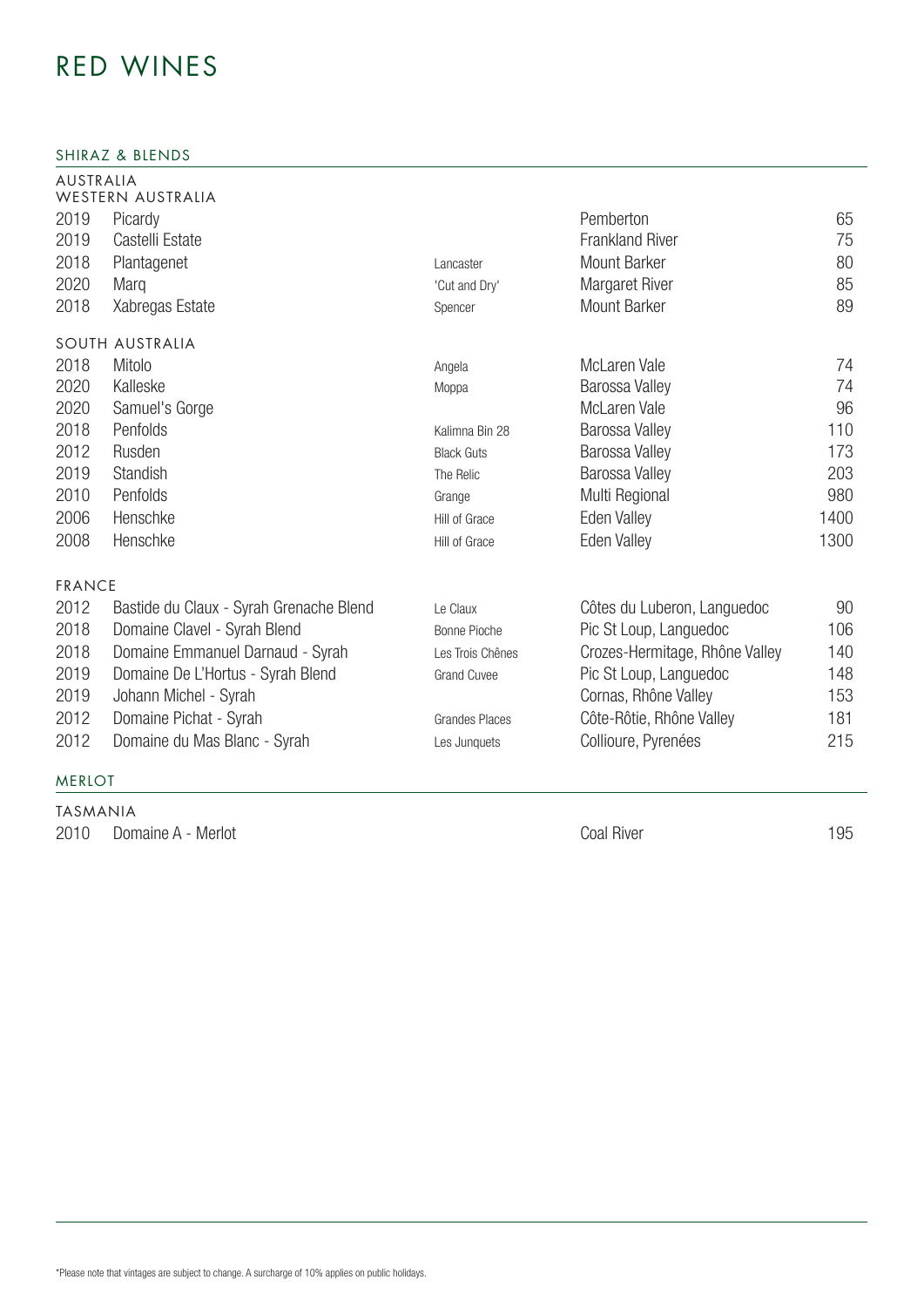#### TEMPRANILLO, GRENACHE & BLENDS

| AUSTRALIA      |                                          |                     |                          |     |
|----------------|------------------------------------------|---------------------|--------------------------|-----|
| 2019           | Henschke - Tempranillo                   | Stone Jar           | Eden Valley, SA          | 85  |
| 2021           | Ochota Barrels - Grenache                | The Fugazi Vineyard | Barossa Valley, SA       | 90  |
| 2021           | Samuel's Gorge - Tempranillo             |                     | McLaren Vale, SA         | 96  |
| 2020           | Las Vinos - Touriga N, Tinto C, Sousao   | Pirate Blend        | Margaret River, WA       | 126 |
| <b>FRANCE</b>  |                                          |                     |                          |     |
| 2019           | Delas Saint Esprit - Grenache Syrah      |                     | Rhône Valley             | 65  |
| 2020           | Château St Maurice - GSM                 | Les Parcellaires    | Rhône Valley             | 70  |
| 2014           | Domaine la Collière Rasteau - Grenache   | Esprit d'Argiles    | Rhône Valley             | 75  |
| 2019           | Château Gigognan - Grenache Syrah        | Vignes du Prieure'  | Rhône Valley             | 80  |
| 2020           | Domaine Clavel - GSM                     | Le Mas              | Languedoc                | 83  |
| 2016           | Château Boucarut - Grenache Syrah        |                     | Lirac                    | 98  |
| 2015           | Château Gigognan - Grenache Syrah        | Clos du Roi         | Châteauneuf-du-Pape      | 162 |
|                | CARIGNAN, BLENDS, MALBEC                 |                     |                          |     |
| AUSTRALIA      |                                          |                     |                          |     |
| 2020           | Driftwood Malbec                         | Artifact            | Margaret River, WA       | 65  |
| <b>FRANCE</b>  |                                          |                     |                          |     |
| 2019           | Domaine de L'herre' - Malbec             |                     | Gascoine, South West     | 60  |
| 2018           | Château du Cèdre - Malbec                | Heritage            | Cahors, South West       | 73  |
| 2019           | Clos Bagatelle - Carignan Blend          | Les Sentiers        | Saint-Chinian, Languedoc | 95  |
| 2020           | Fabien Jouves - Malbec                   | Amphorae            | Cahors, South West       | 162 |
|                | ARGENTINA                                |                     |                          |     |
| 2019           | Catena Zapata - Malbec                   | High Mountain Vines | Mendoza                  | 80  |
|                | MOURVÈDRE, ZINFANDEL & TANNAT            |                     |                          |     |
| <b>FRANCE</b>  |                                          |                     |                          |     |
| 2017           | Cascade Rouge Corbiere - Mourvedre Blend |                     | Languedoc                | 90  |
| 2018           | Domaine de L'Arjolle - Zinfandel         |                     | Languedoc                | 112 |
| <b>URUGUAY</b> |                                          |                     |                          |     |
| 2018           | Bodega Garzon - Tannat                   | Reserva             | Punta Del Este           | 65  |
| SAPERAVI       |                                          |                     |                          |     |
| AUSTRALIA      |                                          |                     |                          |     |
| <b>NV</b>      | Side Project Wines                       |                     | Perth Hills, WA          | 75  |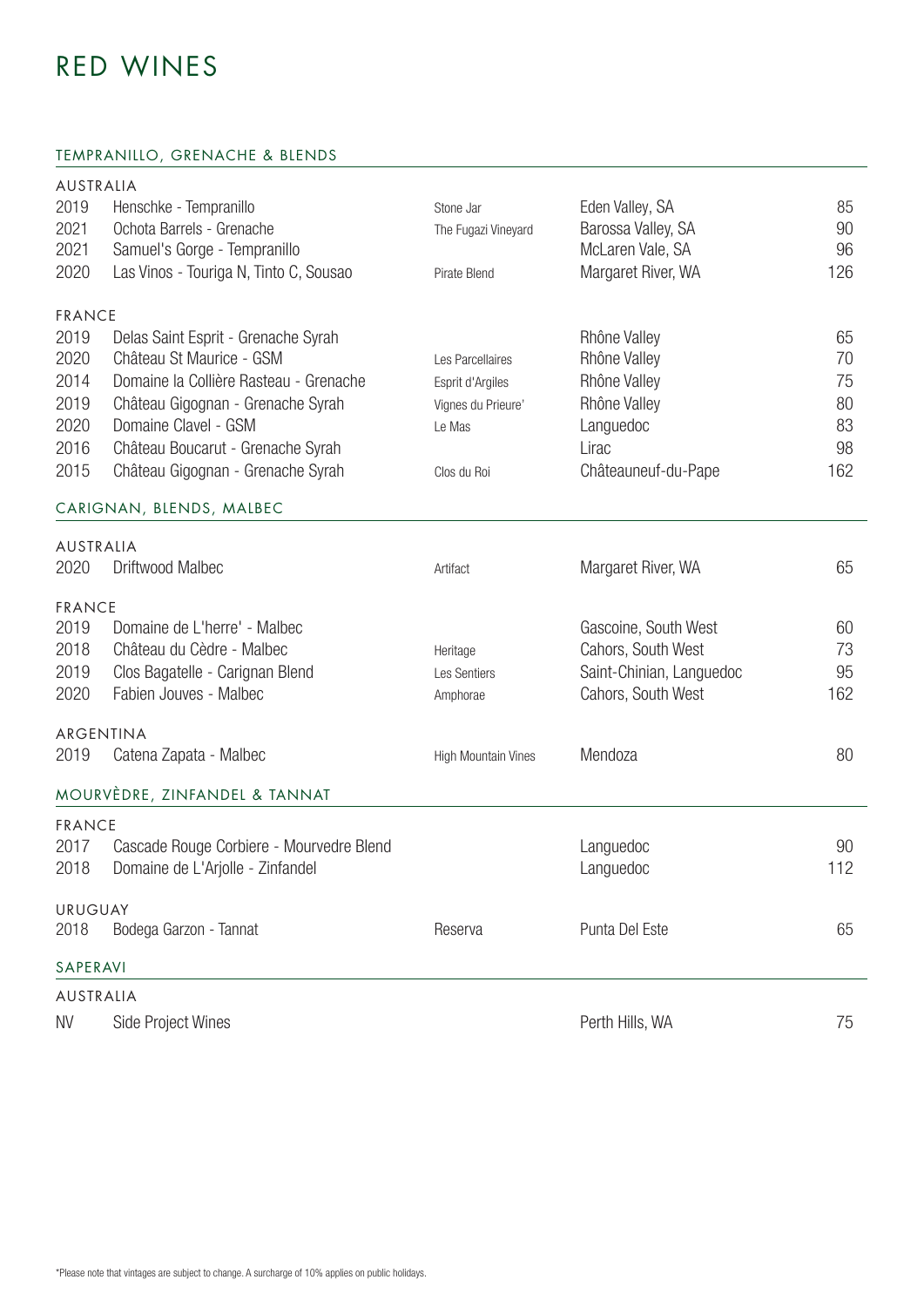#### CABERNET FRANC

| <b>FRANCE</b><br>LOIRE VALLEY |                                                            |                           |                        |      |
|-------------------------------|------------------------------------------------------------|---------------------------|------------------------|------|
| 2019                          | Marc Bredif Chinon                                         |                           | Loire Valley           | 75   |
| 2013                          | Olga Raffault                                              | Les Picasses              | Chinon                 | 123  |
| 2017                          | Château du Hureau                                          | Les Févettes              | Saumur Champigny       | 136  |
|                               | <b>CABERNET BLEND</b>                                      |                           |                        |      |
| AUSTRALIA                     | WESTERN AUSTRALIA                                          |                           |                        |      |
| 2020                          | Singlefile                                                 |                           | <b>Great Southern</b>  | 55   |
| 2020                          | Vasse Felix                                                | Filius                    | <b>Margaret River</b>  | 60   |
| 2014                          | Alkoomi                                                    | Blackbutt                 | <b>Frankland River</b> | 143  |
| 2019                          | Cullen                                                     | Diana Madeline            | <b>Margaret River</b>  | 225  |
| <b>VICTORIA</b>               |                                                            |                           |                        |      |
| 2018                          | <b>Mount Mary</b>                                          | Quintet                   | Yarra Valley           | 235  |
| <b>FRANCE</b>                 |                                                            |                           |                        |      |
| 2013                          | <b>BORDEAUX LEFT BANK</b><br>Château La Chapelle de l'Isle | Bordeaux Superieur        | Médoc                  | 87   |
| 2018                          | Chateau Loirac                                             | Cru Bourgeois             | Médoc                  | 102  |
| 2012                          | Château L'isle Fort                                        | <b>Bordeaux Superieur</b> | Médoc                  | 128  |
| 2014                          | Château Latour, Le Pauillac de Latour                      | Third Growth              | Pauillac               | 328  |
| 2010                          | Château Phelan-Segur                                       | Cru Bourgeois             | St Estèphe             | 396  |
| 1996                          | Château Haut-Brion                                         | First Growth              | Pessac-Léognan         | 2490 |
| 1988                          | Château Latour                                             | First Growth              | Pauillac               | 2640 |
|                               | <b>BORDEAUX RIGHT BANK</b>                                 |                           |                        |      |
| 2015                          | Château Tour du Moulin                                     |                           | Fronsac                | 101  |
| 2017                          | Château Clarisse - Puisseguin                              |                           | St Émilion             | 178  |
|                               | <b>CABERNET SAUVIGNON</b>                                  |                           |                        |      |
| AUSTRALIA                     | WESTERN AUSTRALIA                                          |                           |                        |      |
| 2015                          | Aldersyde                                                  |                           | Perth Hills            | 70   |
| 2018                          | Fraser Gallop                                              | Parterre                  | <b>Margaret River</b>  | 75   |
| 2016                          | Evoi Wines                                                 |                           | <b>Margaret River</b>  | 85   |
| 2017                          | <b>Howard Park</b>                                         | Scotsdale                 | <b>Great Southern</b>  | 85   |
| 2017                          | Flowstone                                                  | Queen of Earth            | <b>Margaret River</b>  | 142  |
| 2017                          | Xanadu                                                     | Reserve                   | <b>Margaret River</b>  | 178  |
|                               | SOUTH AUSTRALIA                                            |                           |                        |      |
| 2018                          | <b>Battle of Bosworth</b>                                  |                           | McLaren Vale, SA       | 65   |